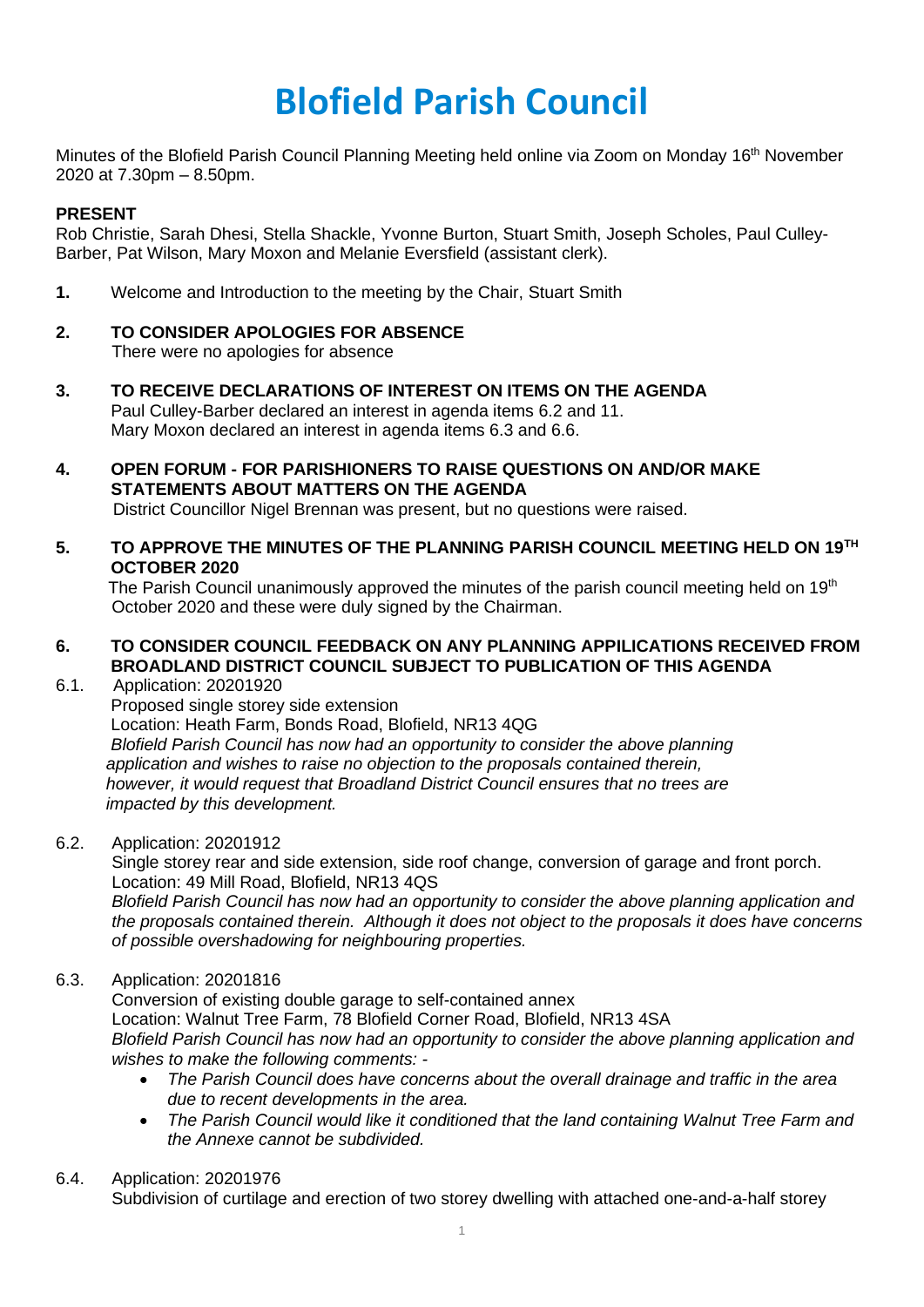double garage with external staircase.

Location: Land adjacent to Sunny Acres, Yarmouth Road, Blofield NR13 4LH *The Parish Council agreed to make no comment on this application. However, if new or additional information comes to light it would appreciate the opportunity to consider this information.* 

#### 6.5 Application: 20202062

Erection of house & garage

Location: Land at Clarks Loke, Blofield

*Blofield Parish Council has now had an opportunity to consider the above planning application and wishes to make the following comments: -*

- *NP HOU 5: proposal only offered 3 parking spaces when the policy requests 4 are provided for a 4-bedroom dwelling.*
- *NP ENV 2: to retain as many trees / hedging as possible to ensure privacy and screening from neighbouring properties.*
- *Outside the settlement limit for Blofield Heath.*
- *Question's over land access, ownership rights and rights of access issues.*
- *Given the development that has been passed in Blofield Heath in the period since this was granted on appeal, I think Blofield Heath has met its quota for contributions to the BDC land supply.*

#### 6.6 Application 20200077

Erection of 4no. dwellings & associated works (reserved matters appearance, scale, layout & landscaping) including surface water drainage. Discharge of condition 7 phasing of application 20161588

Location: Field South of Heathlands, Woodbastwick Road, Blofield, NR13 4QH  *Blofield Parish Council has now had an opportunity to consider the above application and the proposals contained therein. It notes that its previous comments still apply, and these are as follows: -*

*Condition 7 relates to the access road and condition 12 relates to highway improvement works. The parish council would like to raise the following objections regarding this planning application:* 

*Concerns remain around access - having two accesses in very close proximity to each other. To create a 3rd access at this point conflicts with policies SHCR 09,10 and 11; a proliferation of access is endangering the lives of all our parishioners and children alike. Hemblington Primary School are encouraging parents to park at Heathlands and cross what is a very busy road for school drop off and pick up times. In addition, vehicles regularly speed along Woodbastwick Road.*

*We had previously requested speed reduction measures on Woodbastwick Road as part of this development and are disappointed to see that there has been no attempt to improve safety along this section of very busy road.*

*Note there is a swale adjacent to the shared private drive - this is for surface water run-off from the main Woodbastwick Road gully adjacent to the access at Heathlands. The proposed swale appears to be new and may deprive pedestrian access to the services - pedestrians would need to walk the length of the drive instead.*

*The vision splay north cannot be achieved without 3rd party land. An email from NCC Highways in June 2013 confirms the width of Woodbastwick Road at this point is precisely 10m. Should this dimension be applied visibility cannot be achieved. The gates of the property Tree Tops must be set back 5m from the road (according to section G3.8 of NCC Highways safe, sustainable development).*

*Therefore, Blofield Parish Council recommends objection on the above points.*

# **7. TO CONSIDER FEEDBACK ON ANY PLANNING APPLICATIONS RECEIVED SUBSEQUENT TO THE PUBLICATION OF THE AGENDA**

There were none.